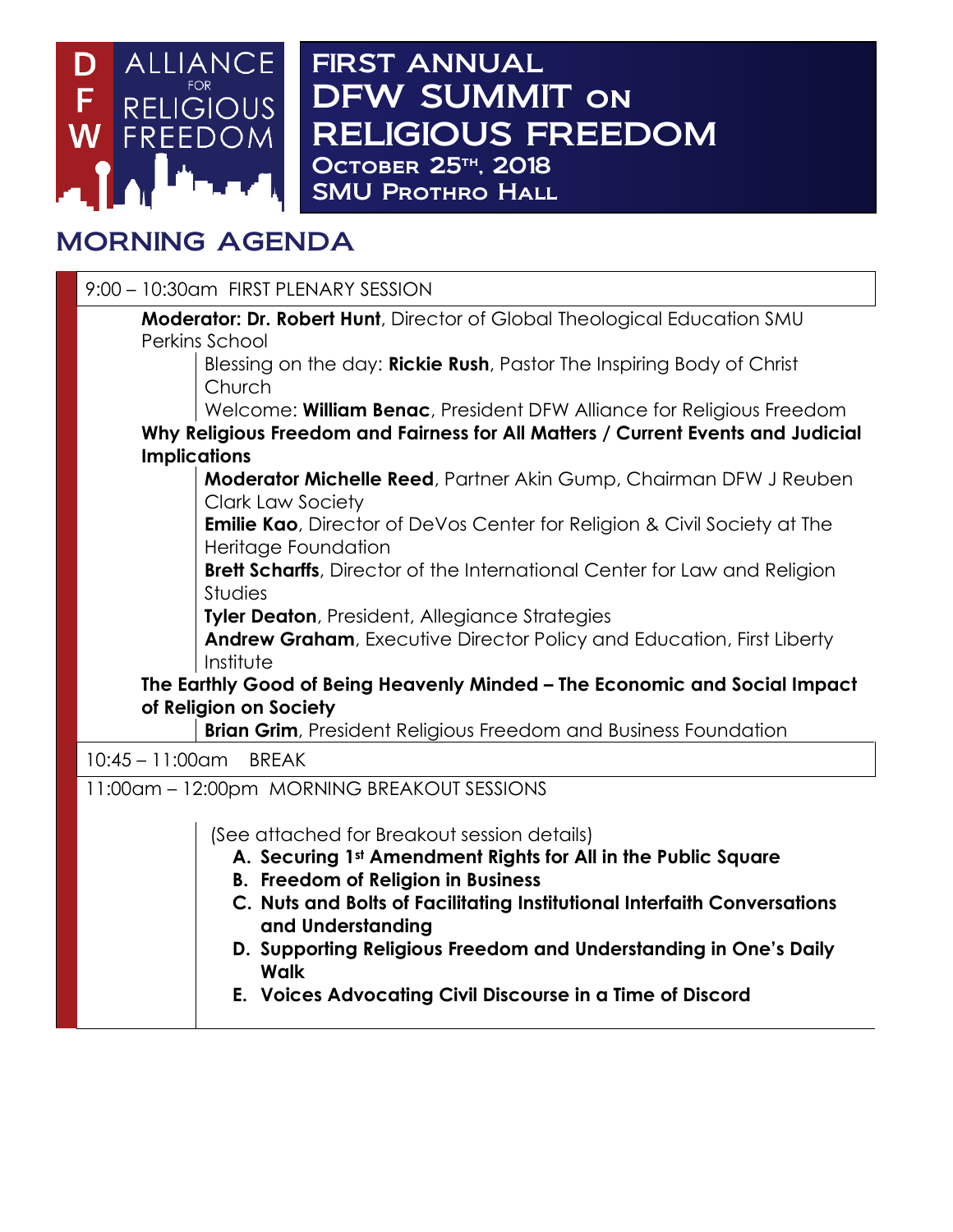## AFTERNOON AGENDA

|                        | 12:15 - 1:15pm LUNCH & KEYNOTE SPEAKER<br><b>Moderator: Robert Hunt, Director of Global Theological Education SMU</b>                                            |
|------------------------|------------------------------------------------------------------------------------------------------------------------------------------------------------------|
|                        | Perkins School                                                                                                                                                   |
|                        | Blessing on the food: Dr Harbans Lal, Sikh faith leader                                                                                                          |
|                        | Musical number: Ruth Ashurst W/ Daryl Fletcher, Dallas Millennial Choir                                                                                          |
|                        | <b>Introduction: Melissa McKneely, Founding Member DFW Alliance for</b>                                                                                          |
|                        | Religious Freedom<br>"Reflections on Masterpiece Cakeshop and the Future of America's First                                                                      |
|                        | Freedoms"                                                                                                                                                        |
|                        | Key Note Speaker: Kenneth Starr, US Circuit Judge and former US Solicitor                                                                                        |
|                        | General                                                                                                                                                          |
| $1:30 - 1:45$ pm BREAK |                                                                                                                                                                  |
|                        | 1:45 - 2:45pm AFTERNOON BREAKOUT SESSIONS                                                                                                                        |
|                        | (See attached for Breakout session details)                                                                                                                      |
|                        | A. Securing 1st Amendment Rights for All in the Public Square<br><b>B. Freedom of Religion in Business</b>                                                       |
|                        | C. Nuts and Bolts of Facilitating Institutional Interfaith Conversations                                                                                         |
|                        | and Understanding                                                                                                                                                |
|                        | D. Supporting Religious Freedom and Understanding in One's Daily                                                                                                 |
|                        | <b>Walk</b><br>E. Voices Advocating Civil Discourse in a Time of Discord                                                                                         |
|                        |                                                                                                                                                                  |
| $2:45 - 3:00$ pm BREAK |                                                                                                                                                                  |
|                        | 3:00 - 4:30pm SECOND PLENARY SESSION & CLOSING                                                                                                                   |
|                        | <b>Moderator Dr. Robert Hunt</b> , Director of Global Theological Education SMU<br>Perkins School                                                                |
|                        | Working Together to Secure Religious Freedom in DFW - Action items from DFW                                                                                      |
|                        | faith leaders                                                                                                                                                    |
|                        | <b>Moderator: Jay Jones</b> , Area Authority 70 The Church of Jesus Christ of<br>Latter-day Saints                                                               |
|                        | Aeriel Rackovsky, Senior Rabbi Shaare Tefilla Congregation                                                                                                       |
|                        | Samina Hooda, Ismaili Muslim faith leader                                                                                                                        |
|                        | Karen Hollie Thibodaeux, Oak Cliff Lifeway Church of Dallas                                                                                                      |
|                        | The Role of Faith and Prayer in Securing God's Blessing of Religious Freedom<br><b>Gordon Wright</b> , Lay faith leader The Church of Jesus Christ of Latter-day |
|                        | Saints                                                                                                                                                           |
|                        | <b>Closing Comments:</b>                                                                                                                                         |
|                        | Dr. Robert Hunt Director of Global Theological Education SMU Perkins School                                                                                      |
|                        | <b>Second Annual DFW Summit</b> on Religious Freedom: Thursday October                                                                                           |
|                        | 24th 2019<br>Closing Prayer: Almas Muscatwalla, Muslim faith leader, Chair of Dallas                                                                             |
|                        | Interfaith Council                                                                                                                                               |